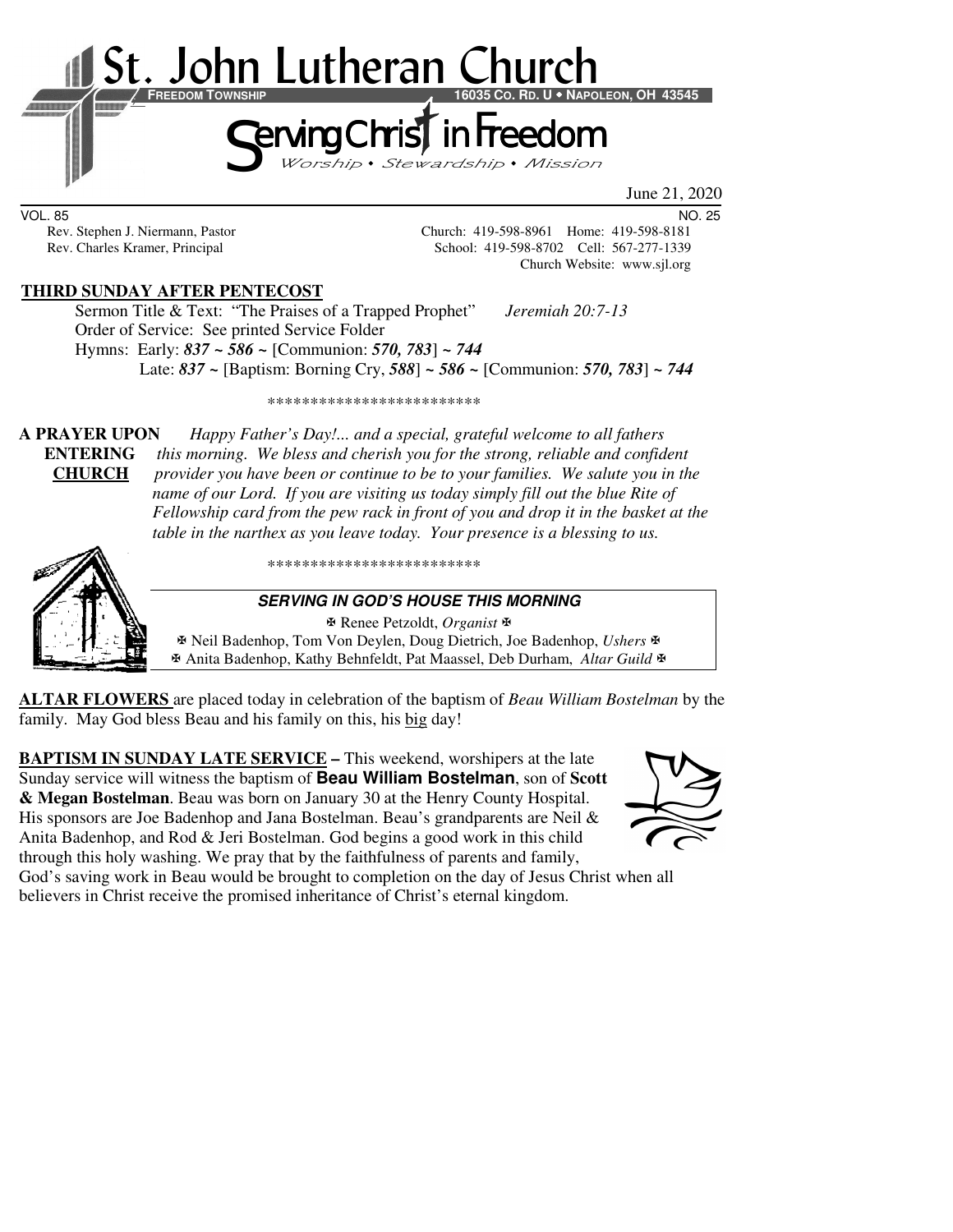|        | In God's House This Week | Online church calendar: www.DynaCal.com/sjl                                                                                        |  |  |
|--------|--------------------------|------------------------------------------------------------------------------------------------------------------------------------|--|--|
| Date   | Time                     | <b>Activities</b>                                                                                                                  |  |  |
| Today  | 8:30AM<br>&              | Father's Day<br>$\begin{array}{ccccccccccccccccc} \bullet & \bullet & \bullet & \bullet & \bullet & \bullet & \bullet \end{array}$ |  |  |
|        | 10:00AM                  | <b>Worship Services with Communion following</b>                                                                                   |  |  |
| Mon.   | 5:30 PM                  | <b>Bread From Heaven Food Pantry distribution</b>                                                                                  |  |  |
| Tues.  | 7:00 PM                  | <b>Shepherd Committee Meeting</b>                                                                                                  |  |  |
| Thurs. | 7:00 PM                  | <b>Thursday Evening Worship</b>                                                                                                    |  |  |
| Fri.   | 6:30 PM                  | Wedding Rehearsal - Buchhop / Wentworth                                                                                            |  |  |
| Sat.   | 3:30 PM                  | Wedding Ceremony – Nathan Buchhop / Kaylee Wentworth                                                                               |  |  |
| Sun.   | 8:30AM                   |                                                                                                                                    |  |  |
|        | &                        | <b>Communion Service (both)</b>                                                                                                    |  |  |
|        | 10:00AM                  |                                                                                                                                    |  |  |
| Mon.-  | 7:30 AM                  | Morning Meditations, WONW 1280 AM                                                                                                  |  |  |
| Sat.   |                          | Speaker: Rev. Dale Kern, retired, St. John Lutheran – Stryker                                                                      |  |  |

# **FOR THOSE LISTENING FROM THE PARKING LOT**

**Pick up your bulletin and service by driving through the carport before worship You can give your offering to the deacon at the same time** 

**Tune your FM radio to 87.7** 

**Drive-thru Communion after worship under carport** 

### **MATTERS FOR PRAYER** – Please keep these people in your prayers:

- Shut-Ins: *Norma Damman, Renetta Homan,* and *Lester Rabe*
- *Melba Elling,* and *Lorna Von Deylen*, at Genacross Lutheran Home
- *Evelyn Rohrs* and *Arlene Gerken,* at Assisted Living Genacross Lutheran Home
- *Donald Badenhop,* now residing at Vancrest Assisted Living Holgate
- *Harold Behrmann,* returned to Fulton Manor, Wauseon, for recuperation
- *Donald Landry,* residing at the Ohio Veteran's Home, Sandusky
- Armed Services: *Justin Atkinson, Jason Rohrs*, *Emily Schroeder, Connor Gerken, Seth Handy, Nathan Nemoyer, Jared Dishop*
- *Dale & Dorinda Damman,* who mourn the passing of Dorinda's father, Harvey Russell
- *Nathan Buchhop & Kaylee Wentworth*, who will be joined in marriage next Saturday, June  $27<sup>th</sup>$ . May God bless their union as husband and wife!

## **PEW COLOR DESIGNATIONS FOR SOCIAL DISTANCING**

- Thursday evenings **RED** pews
- Sunday early service **RED** pews
- Sunday late service **BLUE** pews

| <b>FINANCIAL FACTS: Home Fund</b>                                      |             | Synod & Missions | <b>Building Fund</b> |  |  |
|------------------------------------------------------------------------|-------------|------------------|----------------------|--|--|
| Weekly Need                                                            | \$9,792.78  | \$500.00         | \$961.54             |  |  |
| Rec'd 06/14/20                                                         | \$10,560.00 | \$285.00         | \$775.00             |  |  |
| <b>ATTENDANCE:</b> Thursday - 55: Sunday Early - 62; Sunday Late $-43$ |             |                  |                      |  |  |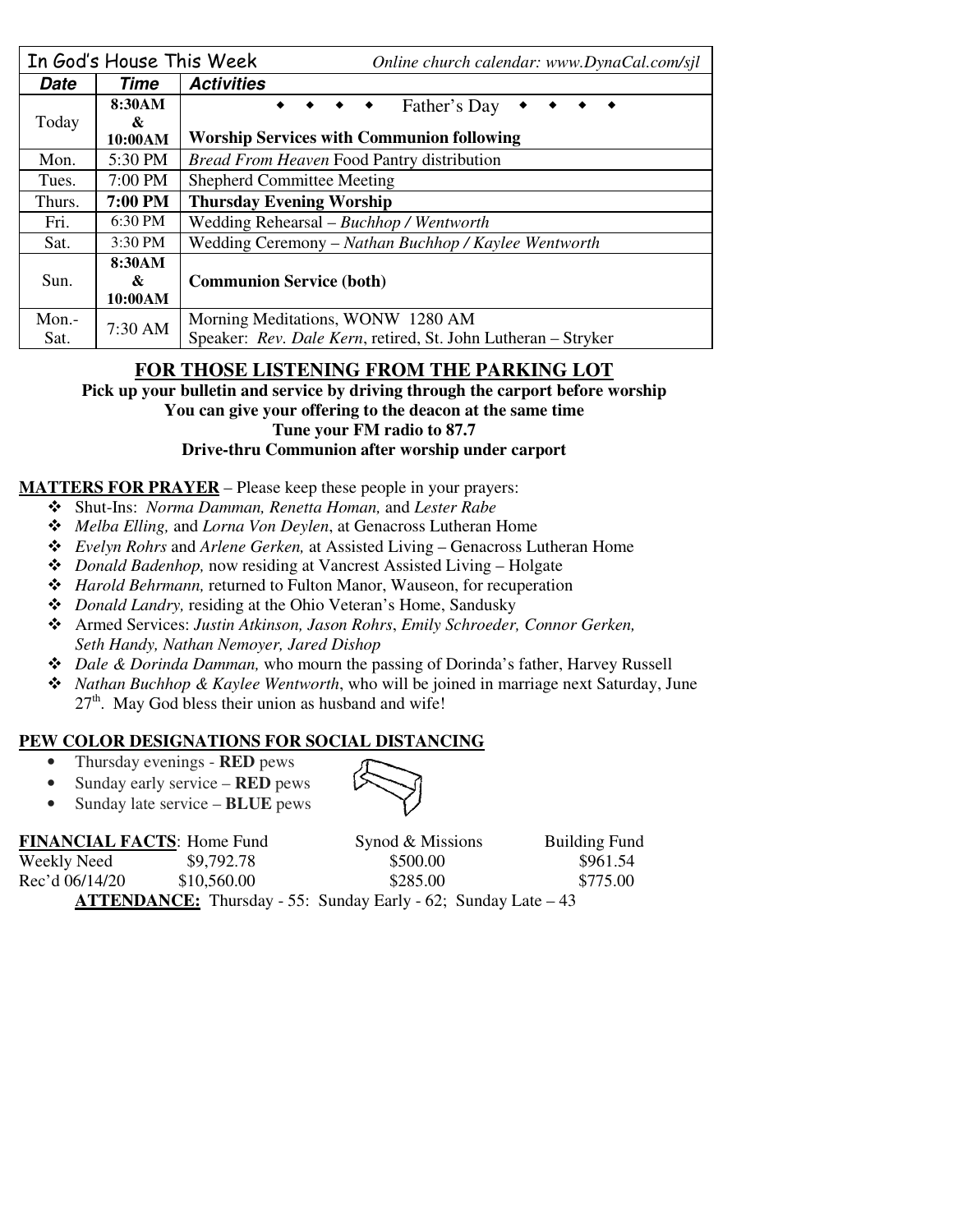**THURSDAY SERVICES HAVE BEGUN!** Each Thursday service will be a preview of the coming Sunday. The Sacrament of the Altar will be celebrated on the Thursdays prior to the regular Communion Sundays. **ALSO TO BE NOTED**: With Thursday night services starting, bulletin announcements must be turned in to the office by Wednesday of each week in order to be included in the Thursday and Sunday bulletin. Please make note of this. Thank you!

**THANK YOU TO OUR CHURCH LAWN MOWING CREW!** We are grateful that **Ron Germann** and **Joe Badenhop** have volunteered to help mow the south lawn of the church (*the ball fields*). As they are currently on the Cemetery Committee also, they are asking for possibly one or two volunteers to help with mowing the cemetery grounds periodically. Please call the church office at 419-598-8961 if you feel the urge to help out with the summer mowing. Thank you!



**CEMETERY CEMENT FOOTERS** – At its last meeting on June 9, the Church Council voted to proceed with pouring the final section of the cement footers at a cost of \$15,750. This pouring will complete both back rows of the southern section of our cemetery. It was essential that this matter be addressed immediately because at this time there are footers for only two more graves. We would like to thank *Ben Kruse* (Cemetery Sexton) for his many years of taking care of the finer details of operating our cemetery. It was also decided that funds for this project would be taken from the *Building Fund* (instead of borrowing). Please keep this in mind as you direct your gifts and offerings.

 The Council also discussed the plot price, which at this time does not even cover the cost of the concrete footers. This matter will be revisited at the next Church Council meeting.

**2019 CHURCH'S ANNUAL REPORT:** Copies can be picked up from the table outside the office or on the desk in the narthex.

**A NOTE ABOUT OFFERINGS** – There is much for which to be thankful, even during this pandemic. In particular, we give thanks to God for everyone who has faithfully supported the ministry through this time with their continuing offerings. We are truly blessed! If you will not be returning to public services for a while yet, you can give your offering in one of these ways:

- For those listening to the FM parking lot broadcast, you may give your offering to the usher or deacon when they hand you your bulletin.
- Use the '**Give Now'** online giving page a link (the blue button) is on our website.
- Mail your offerings to the church.
- Drop off your offerings on Tuesdays, 9 a.m. to noon, outside the church office.

**OLD SCHOOL RENOVATION – Much progress has been made at the old school building, even** during these days of pandemic. Most recently a wonderful crew of men spent the day digging around the foundation so that a footer tile could be laid to improve drainage. Next up will be forming and pouring of concrete sidewalks around the building, and excavation for a stone parking area around the building. **Many thanks to everyone who has volunteered their time and service. They are saving the congregation a large amount of financial resources, and helping to bring this project to completion! Donations can still be made using the information on the brochures in the narthex.**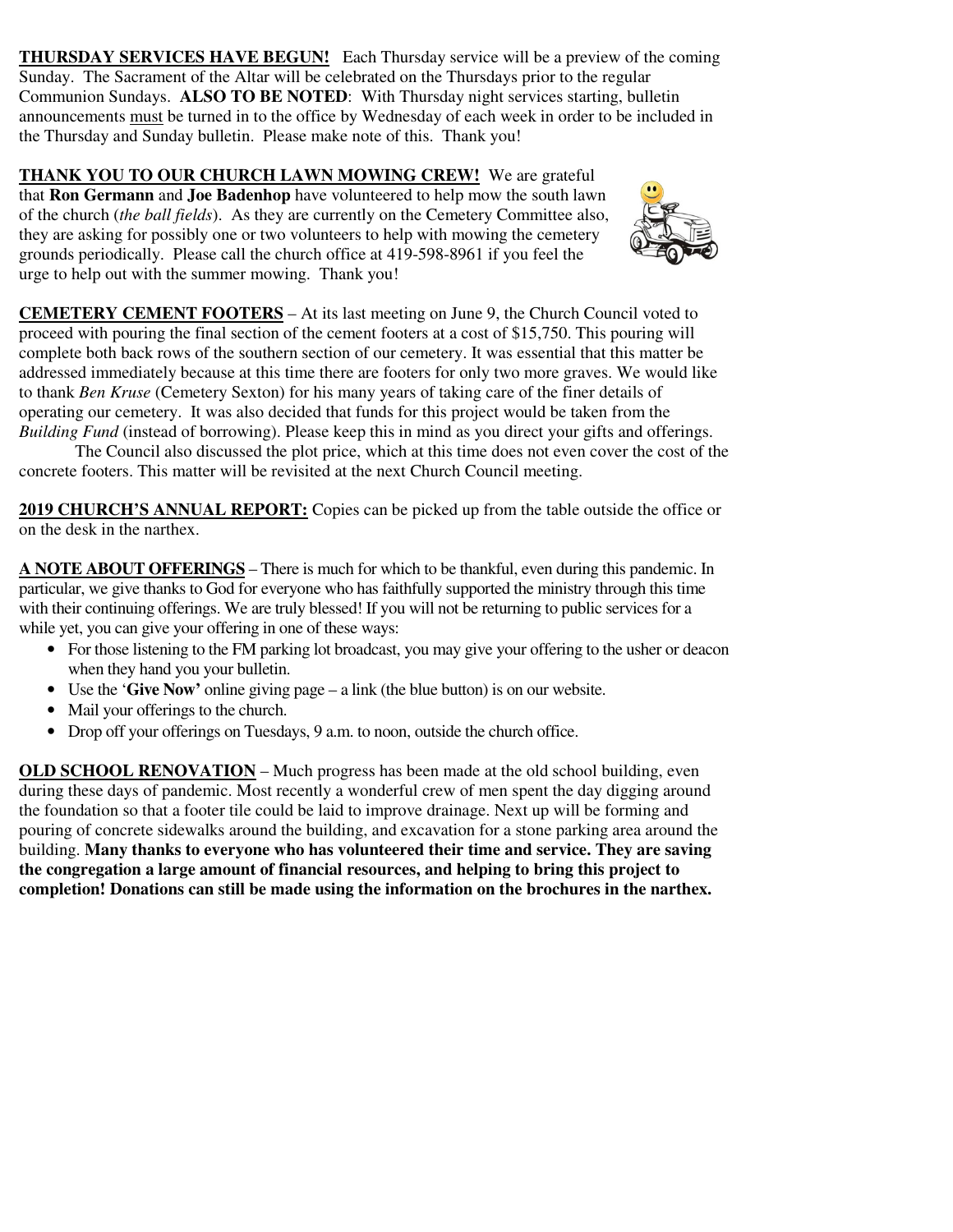**RESUMING WORSHIP DURING COVID-19 PANDEMIC** – As we return to public services, a number of protocols have been put in place to help mitigate the spread of any viruses among us. These are in line with recommendations from the CDC, as well as the Ohio Dept. of Health and the Henry County Health Dept.

1. Please stay at home if you are exhibiting any symptoms of a cold or flu, or if you are even remotely suspicious that you have had contact with someone else who exhibits these types of symptoms. You should self-quarantine for at least 14 days.



- 2. "Older adults and people of any age who have serious underlying medical conditions" (per CDC) should consider themselves 'high risk' for serious illness, and should not return to public services until they are completely comfortable doing so, and be very careful when they do so.
- 3. We will continue to record services and make them available on our YouTube channel on Sunday mornings by 9:00 a.m.
- 4. An FM transmission of our services is available in the church parking lot. Worshipers can drive through the carport before worship to pick up a bulletin and service folder. Drive thru Communion will be offered after Communion services on the first and third Sundays. Worshipers should wait for the parking lot to clear a bit. The flow will be northward from the parking lot toward the old school.
- 5. We are resuming worship with three weekly services to keep our numbers down --- Thursday evenings at 7:00 p.m. and Sunday mornings at 8:30 and 10:00 a.m. All services will be identical.
- 6. There will be no Sunday School or Bible study gatherings for the time being.
- 7. All services will be held in the sanctuary to allow more room for social distancing.
- 8. We will respect each other by adhering to all social distancing requirements.
- 9. Pews are marked with colored masking tape. Thursday evenings RED pews; Sunday early service – RED; Sunday late service – BLUE
- 10. Sanitizing of the sanctuary will take place between services.
- 11. Hand sanitizer will be available in the narthex, or you are encouraged to bring you own.
- 12. Bulletins and orders of service will not be handed out, but picked up in the narthex.
- 13. Offerings may be given at the sanctuary entrance doors no offering plates will be passed.
- 14. Pastor and greeters will not be greeting before or after worship.
- 15. Communion will be celebrated as usual on the first and third Sundays, as well as on Thursday evenings prior to those Sundays. Safety Protocols will be announced.
- 16. Worshipers will be asked to remain in the sanctuary end of the building and not use other parts of the building.
- 17. We will dismiss from worship one pew at a time, starting at the back, and head immediately to the parking lot - no congregating in the narthex.

**A SPECIAL WORD ABOUT MASKS:** We strongly encourage wearing face masks in the church, especially when social distancing is difficult. If wearing a mask feels awkward to you, consider at least wearing one as you enter and exit the church, and removing it during worship when you are distanced from others in the pews. Thank you for your consideration! Face masks are more for the protection of others than ourselves, a Fifth Commandment matter of helping and supporting our neighbor in every physical need.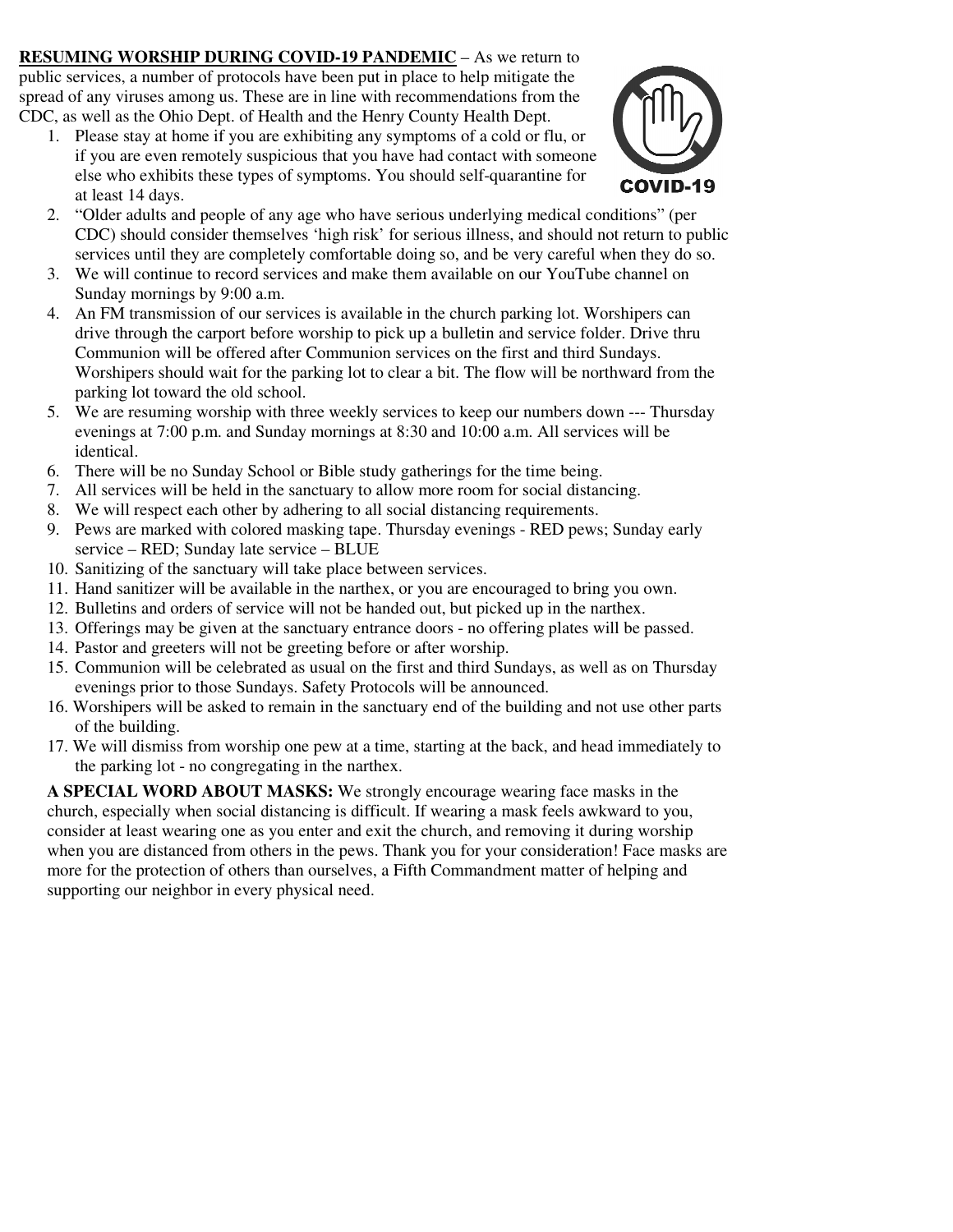**STAFFING UPDATE**: St. John Lutheran School has had five staff members leave us this year. *Mrs. Mary DeWit* and *Mr. Lowell Petzoldt* have retired. *Mrs. Valerie Rice* has chosen to leave as our preschool teacher, along with her husband, *Mr. Nick Rice*, as our janitor. *Mr. Ben Majewski* has taken employment at a school closer to his home in Monroe, MI.

The following individuals will be added to the staff this fall. *Mrs. Haley O'Neil* will teach 3-4 grades. *Mrs. Pam Reeves* will be the preschool teacher. *Mrs. Pat Kramer* will become our Title I educator and will work with students needing extra help. Due to decreased funding from the State of Ohio, the teacher aide position will not be filled at this time. The school janitor position is close to being filled, and we are still in the process of possibly using various resources to fill the position of Grade 7-8 teacher.

The State of Ohio has limited the preschool to 9 students due to Covid19. There is currently one opening in the 3-yr old class and the 4/5-yr old class is full. However, registration for Kindergarten to eighth grade is still available for this fall. If you know of someone interested in enrolling their child please call the school office at 419-598-8702.

**POSITION OPEN**: *Mr. Ben Majewski* taught at St. John Lutheran School for four years. He has taken another teaching position closer to his home in Monroe, MI. We wish Mr. Majewski the Lord's blessing in his future. St. John School is seeking a junior high teacher with an emphasis in science and math. The individual must have a four-year college degree, have a background check and furnish references. Please call 419-598-8702 if you are interested or know of anyone interested.

**PROJECT CONNECT (new titles)** – There are many free booklets in the rack in the narthex. Be sure to check for some informative reading such as: *"Alzheimer's: Facing the Loss of a Lifetime," Talking with God," "Forgiveness is a Choice," "Talking Openly with Kids," "Setting Priorities," "Your Place in God's Plan," "Stressed but Connected,*" *"Beyond Divorce," "For Better, For Worse," "What Is Faith in Jesus?"* and many more. Booklets furnished through Lutheran Hour Ministries.

**WOMEN OF FREEDOM SCHOLARSHIPS**: Here is another opportunity to encourage and help young people prepare for service to the church as pastors, teachers, lay workers, deaconesses, and parish workers. \$500 per year Women of Freedom Scholarships are available to any young person attending one of our synodical schools. Simply contact any Women of Freedom member for more details about this.

**SUMMER OFFICE HOURS**: Please note the church office hours during the month of June are Tuesday thru Friday:  $9:00 \text{ AM} - 3:00 \text{ PM}$ . Closed over the lunch hour and all day on Mondays. If making a special trip, please call (419-598-8961) to guarantee someone will be here. Thank you!

图图图

**FOOD FOR THOUGHT… A man who rows the boat doesn't have time to rock it.**  *"Whoever is slack in his work is a brother to him who destroys." Prov 18:9*